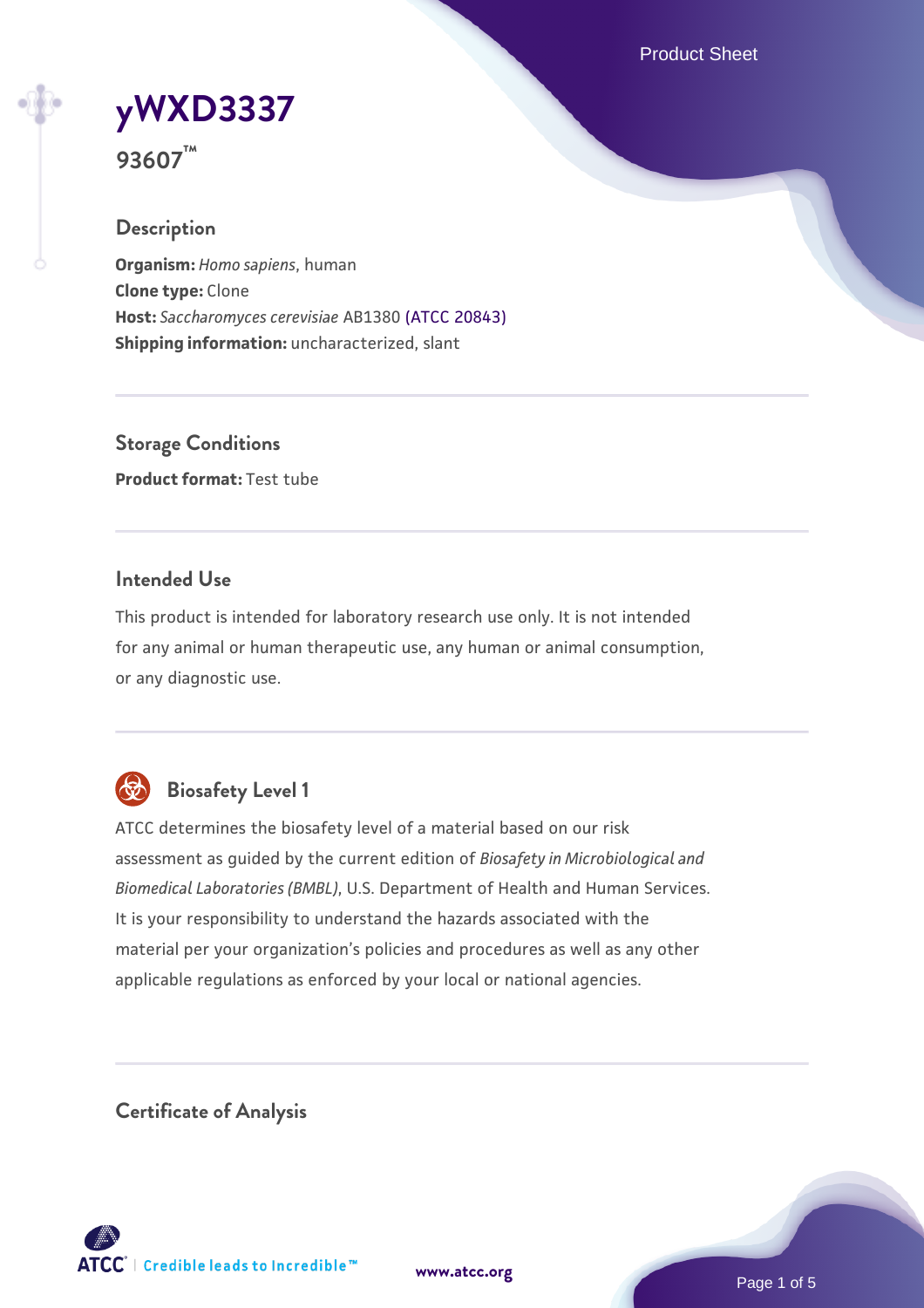### **[yWXD3337](https://www.atcc.org/products/93607)** Product Sheet **93607**

For batch-specific test results, refer to the applicable certificate of analysis that can be found at www.atcc.org.

# **Insert Information**

**Type of DNA:** genomic **Genome:** Homo sapiens **Chromosome:** X X pter-q27.3 **Gene name:** DNA Segment, single copy **Gene product:** DNA Segment, single copy [DXS3003] **Gene symbol:** DXS3003 **Contains complete coding sequence:** Unknown **Insert end:** EcoRI

# **Vector Information**

**Construct size (kb):** 175.0 **Intact vector size:** 11.454 **Vector name:** pYAC4 **Type of vector:** YAC **Host range:** *Saccharomyces cerevisiae*; *Escherichia coli* **Vector information:** other: telomere, 3548-4235 other: telomere, 6012-6699 Cross references: DNA Seq. Acc.: U01086 **Cloning sites:** EcoRI **Markers:** SUP4; HIS3; ampR; URA3; TRP1 **Replicon:** pMB1, 7186-7186; ARS1, 9632-10376

# **Growth Conditions**

**Medium:** 



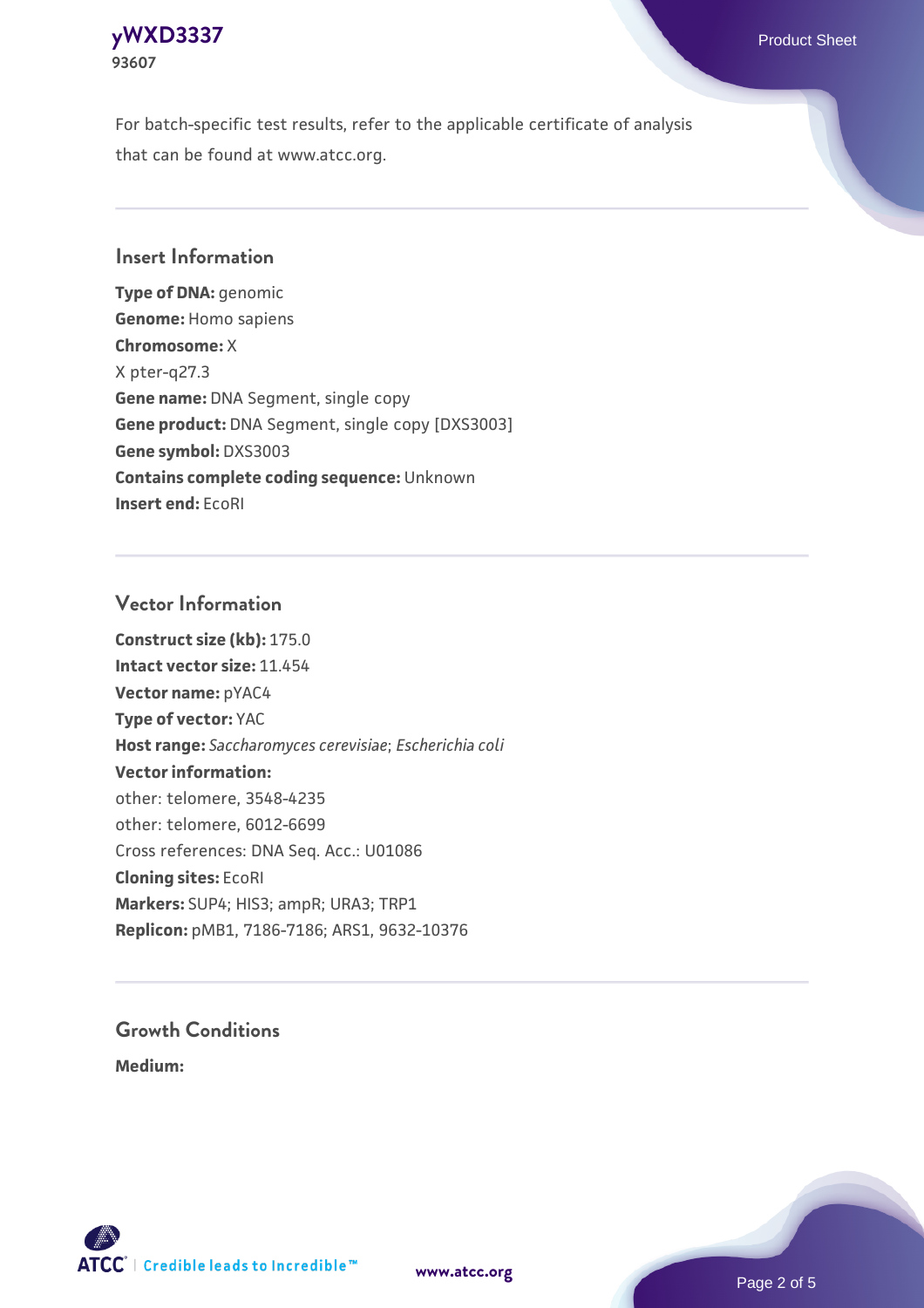**[yWXD3337](https://www.atcc.org/products/93607)** Product Sheet **93607**

[ATCC Medium 1245: YEPD](https://www.atcc.org/-/media/product-assets/documents/microbial-media-formulations/1/2/4/5/atcc-medium-1245.pdf?rev=705ca55d1b6f490a808a965d5c072196) **Temperature:** 30°C

#### **Notes**

More information may be available from ATCC (http://www.atcc.org or 703- 365-2620).

# **Material Citation**

If use of this material results in a scientific publication, please cite the material in the following manner: yWXD3337 (ATCC 93607)

# **References**

References and other information relating to this material are available at www.atcc.org.

#### **Warranty**

The product is provided 'AS IS' and the viability of ATCC® products is warranted for 30 days from the date of shipment, provided that the customer has stored and handled the product according to the information included on the product information sheet, website, and Certificate of Analysis. For living cultures, ATCC lists the media formulation and reagents that have been found to be effective for the product. While other unspecified media and reagents may also produce satisfactory results, a change in the ATCC and/or depositor-recommended protocols may affect the recovery, growth, and/or function of the product. If an alternative medium formulation or reagent is used, the ATCC warranty for viability is no longer

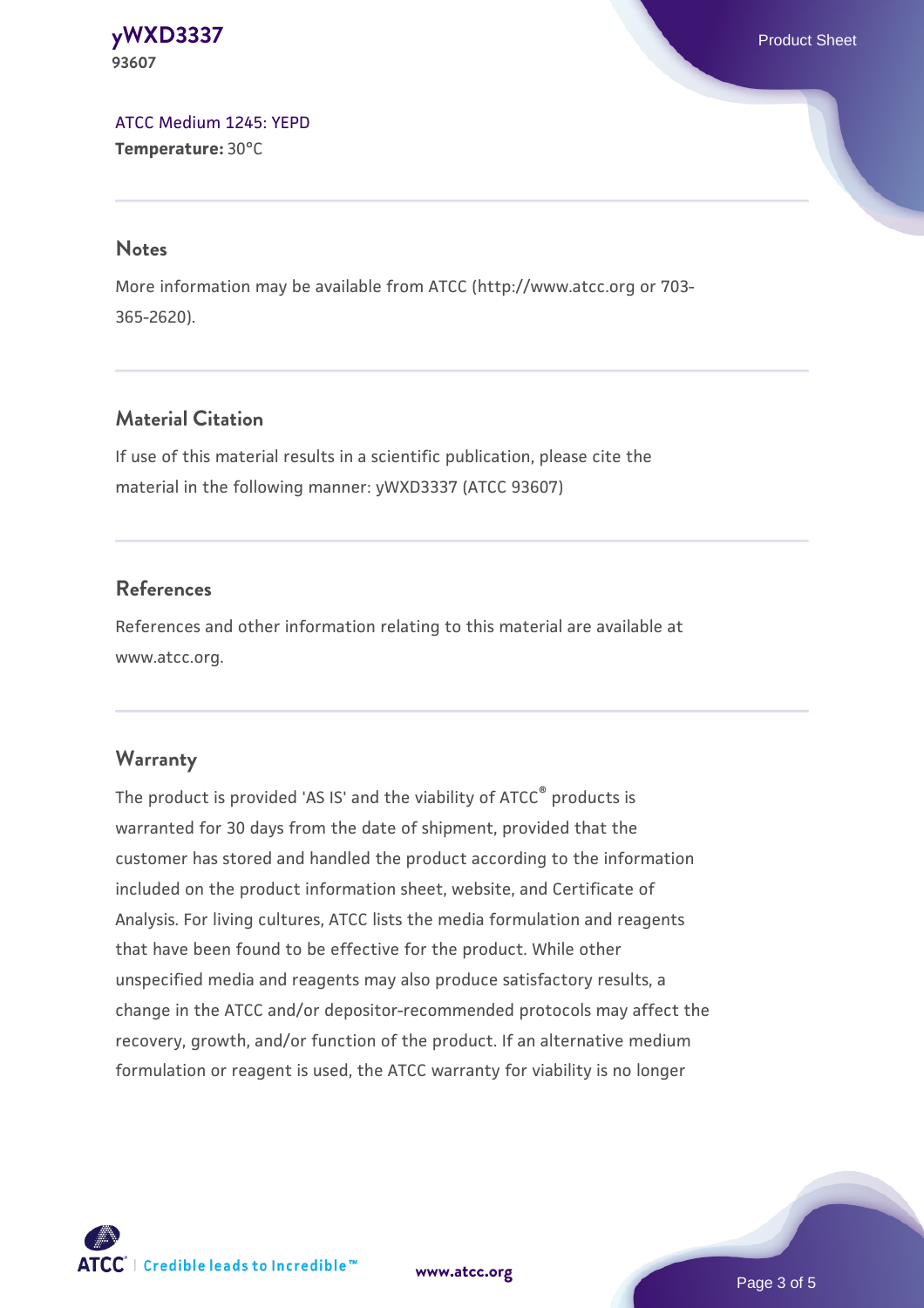**[yWXD3337](https://www.atcc.org/products/93607)** Product Sheet **93607**

valid. Except as expressly set forth herein, no other warranties of any kind are provided, express or implied, including, but not limited to, any implied warranties of merchantability, fitness for a particular purpose, manufacture according to cGMP standards, typicality, safety, accuracy, and/or noninfringement.

#### **Disclaimers**

This product is intended for laboratory research use only. It is not intended for any animal or human therapeutic use, any human or animal consumption, or any diagnostic use. Any proposed commercial use is prohibited without a license from ATCC.

While ATCC uses reasonable efforts to include accurate and up-to-date information on this product sheet, ATCC makes no warranties or representations as to its accuracy. Citations from scientific literature and patents are provided for informational purposes only. ATCC does not warrant that such information has been confirmed to be accurate or complete and the customer bears the sole responsibility of confirming the accuracy and completeness of any such information.

This product is sent on the condition that the customer is responsible for and assumes all risk and responsibility in connection with the receipt, handling, storage, disposal, and use of the ATCC product including without limitation taking all appropriate safety and handling precautions to minimize health or environmental risk. As a condition of receiving the material, the customer agrees that any activity undertaken with the ATCC product and any progeny or modifications will be conducted in compliance with all applicable laws, regulations, and guidelines. This product is provided 'AS IS' with no representations or warranties whatsoever except as expressly set forth herein and in no event shall ATCC, its parents, subsidiaries, directors, officers, agents, employees, assigns, successors, and affiliates be liable for indirect, special, incidental, or consequential damages of any kind in connection with or arising out of the customer's use of the product. While reasonable effort is made to ensure authenticity and reliability of materials on deposit, ATCC is not liable for damages arising from the misidentification or



**[www.atcc.org](http://www.atcc.org)**

Page 4 of 5